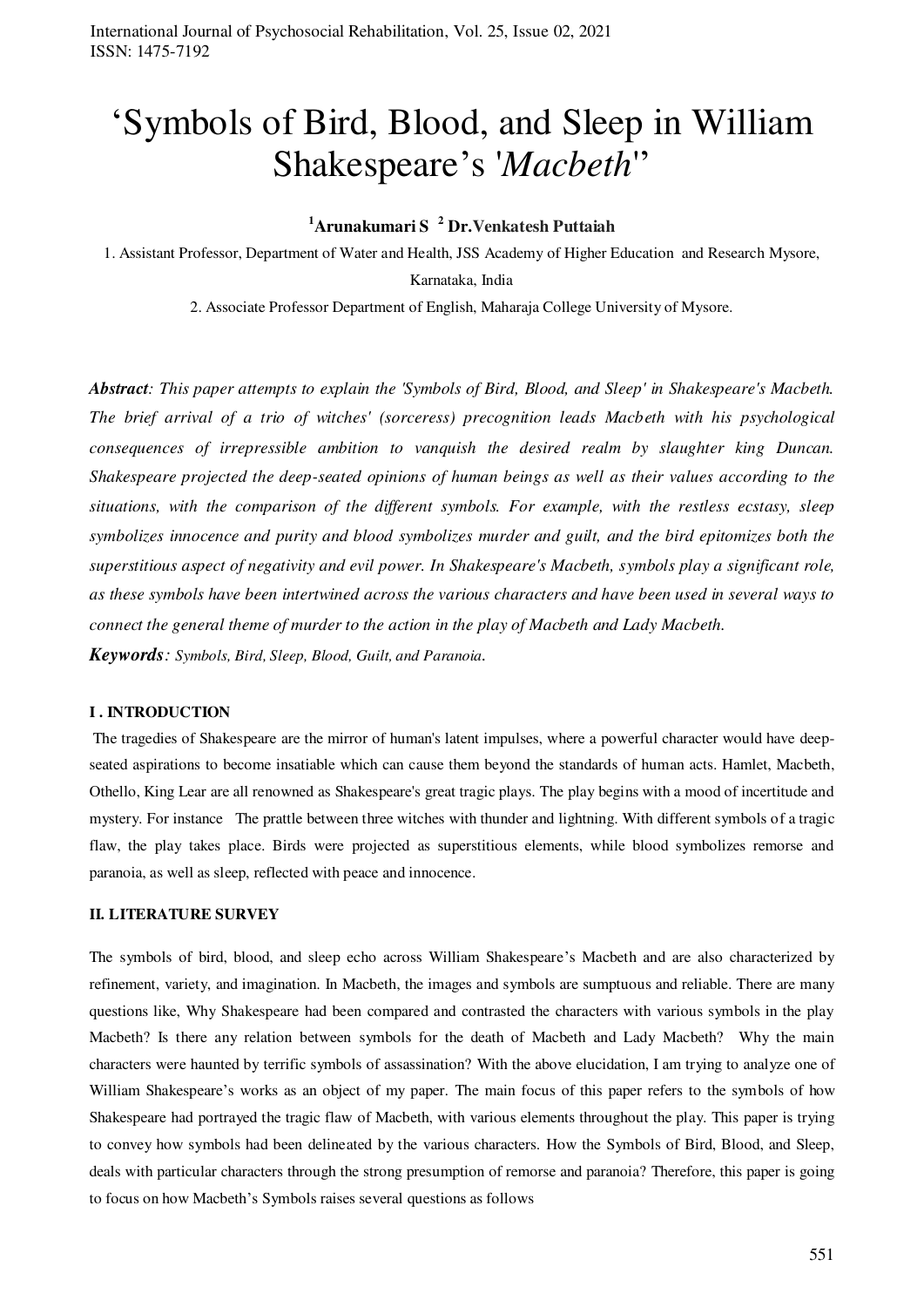- 1. What is the meaning of Symbols in Shakespeare's *Macbeth*?
- 2. How the characters had been disturbed by the various symbols?
- 3. Why Macbeth and Lady Macbeth imagined different kinds of Symbols?

The main objective of this paper is to define guilt and obsession and this writing is also expected to be useful in providing information about symbols of remorse and obsession in Shakespeare's '*Macbeth'*. It can be supplementary for results of literary research on English literature in general and English play particularly. Besides, I hope, this paper can become the guidance in bailing a lot of educative life experience to wise in dealing with problems.

## **III. METHODOLOGY**

The main focus of this paper is to explain the symbols of the "Bird, Blood and Sleep" which is related to the particular characters in Shakespeare's *Macbeth*. The limitations of the discussion illustrated the characterization of structural elements of symbols in the play, by focusing on these elements of the symbols. While we are reading this play we can improve the way of evaluating it, to get a deep understanding. The collection of the data, related to the objectives of this paper is from two sources; Primary data is directly collected from the original text of Shakespeare's play 'Macbeth' edited by Barbara A Mowat and [Paul Werstine,](https://www.simonandschuster.com/authors/Paul-Werstine/1573955) New York, and Secondary data is from the literature review. Moreover, this writing includes descriptive, interpretative, discourse analysis on "Macbeth", which involves reading, understanding, and presenting the meaning by interpreting the data.

#### **IV. DISCUSSION**

The paper is going to represent the discussion of Bird, Blood, and Sleep.

#### **Bird**

Throughout the tragedy, '*Macbeth*' Shakespeare uses Symbols and Images to create a picture through related dialogues. The symbols were used as the instrumentals in creating the tone of the play. The bird is an effective and brilliant symbol that had been utilized by Shakespeare. About birds tweeted in "A cinematic reimagining of Shakespeare's tragedy". Performed by Starring Mark Rowley & Akiya Henry; directed by @kit\_monkman.

 Birds make frequent and often noisy, appearances in Macbeth. There are sparrows, eagles, ravens, martlets, owls, falcons, crows, kites, maggot-pies, choughs, rooks. They croak, breed, haunt, shriek, scream, clamor, tower, hawk, kill, wing, rouse, flight, swoop, and, in the case of a little 'howlet' missing its wing, provide an ingredient 'for a charm of 'powerful trouble' brewed by the weird sisters. But these birds haven't always been understood in the same way, and so we might overlook some of their intended implications in the play if we are not careful. [2]

# Lady Macbeth

 (Reading the letter) (Reading the letter) "They met me in the day of success, and I have learned by the perfectest the report they have more in them than mortal knowledge. When I burned in desire to question them further, they made themselves air, into which they vanished.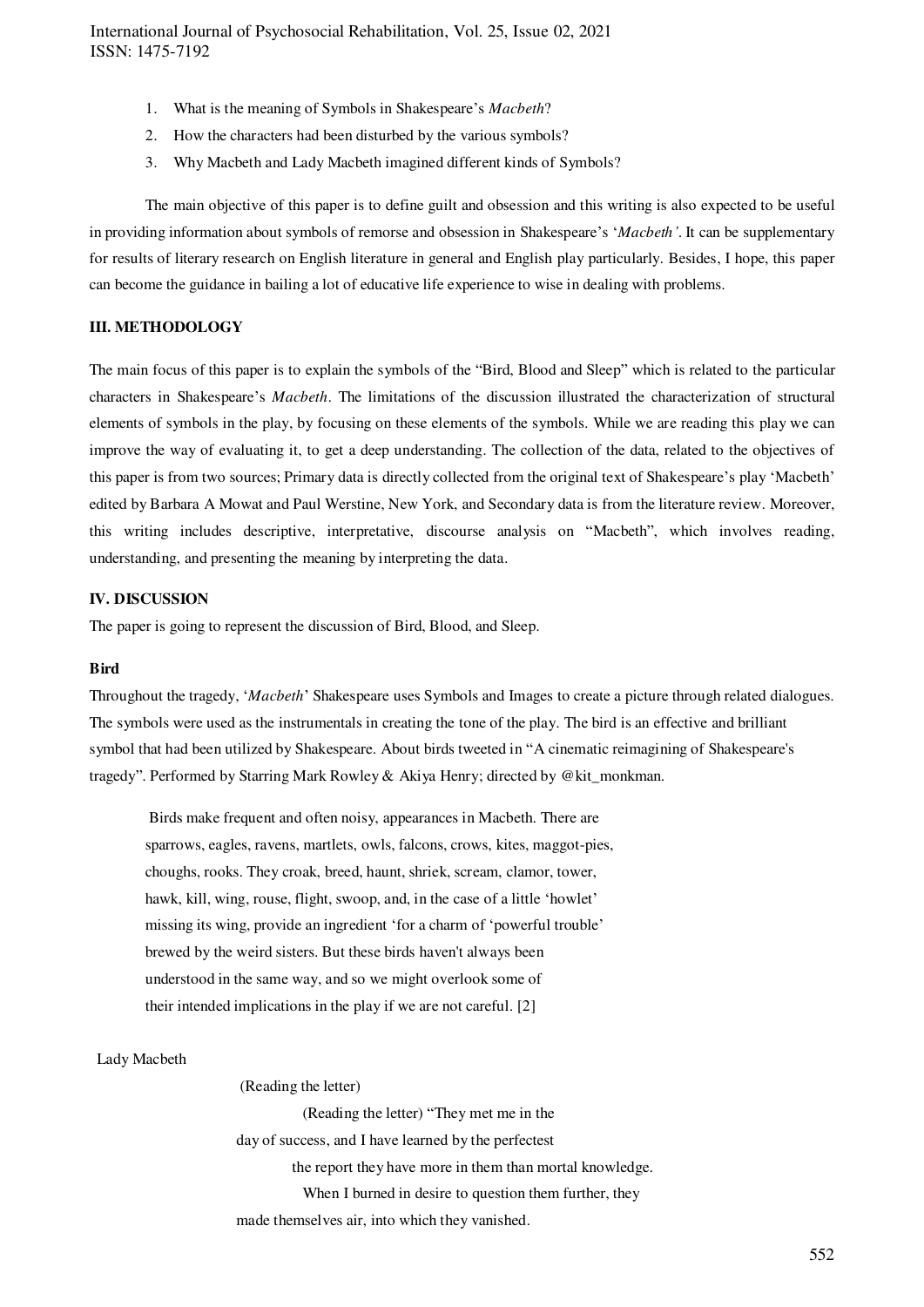> Whiles I stood rapt in the wonder of it came missives from the King, who all-hailed me "Thane of Cawdor," by which title, before, these Weïrd Sisters saluted me and referred me to the coming on of time with "Hail, king that shalt be." This have I thought good to deliver thee, my dearest partner of greatness, that thou might'st not lose the dues of rejoicing by being ignorant of what greatness is promised thee. Lay it to thy heart, and farewell ."(Mac.1.5.1-14)[1]

After Lady Macbeth discovered witches' prophecies in a letter consigned by Macbeth and acquired word from a messenger that the King himself is coming to stay, she begins to ponder about murder. This can be identified when she states.

Lady Macbeth

"The raven himself is hoarse That croaks the fatal entrance of Duncan Under my battlements" (Mac.1.4.45-47) [1]

The raven, a bird that is entirely black and sinister, is usually represented as a symbol of negativity or evil force. So Shakespeare adopted this portrayal of the raven in this quotation as well as he was prognosticating the vile action that Lady Macbeth and her husband were about to carry out. The raven made the deeds unavoidable.

Leah Fessler explained the elements of the bird with the comparison of Macbeth in her academic writings **"**From virtue to villain, eagle to hell-kite: Macbeth's disruption of nature as represented by birds".

> "Where Macbeth is first characterized as an eagle, the noblest bird referenced in *Macbeth*, after repeatedly disturbing his society's natural order Macbeth is ultimately represented by a "hell-kite," a rapacious bird of prey of infernal breed" [3]

Macbeth

"If charnel houses and our graves must send Those that we bury back, our monuments Shall be the maws of kites" (Mac.3.4.83-85) [1]

If the dead people start to come out from the proper burial grave as a ghost to torture their murderers, as carrion birds eat the flesh of the dead body from the grave. It shows that murderers can't escape from their deeds of negativity.

#### Second Witch

Fillet of a fenny snake In the cauldron boil and bake. Eye of newt and toe of frog, Wool of bat and tongue of dog," (Mac.4.1.12-15) [1]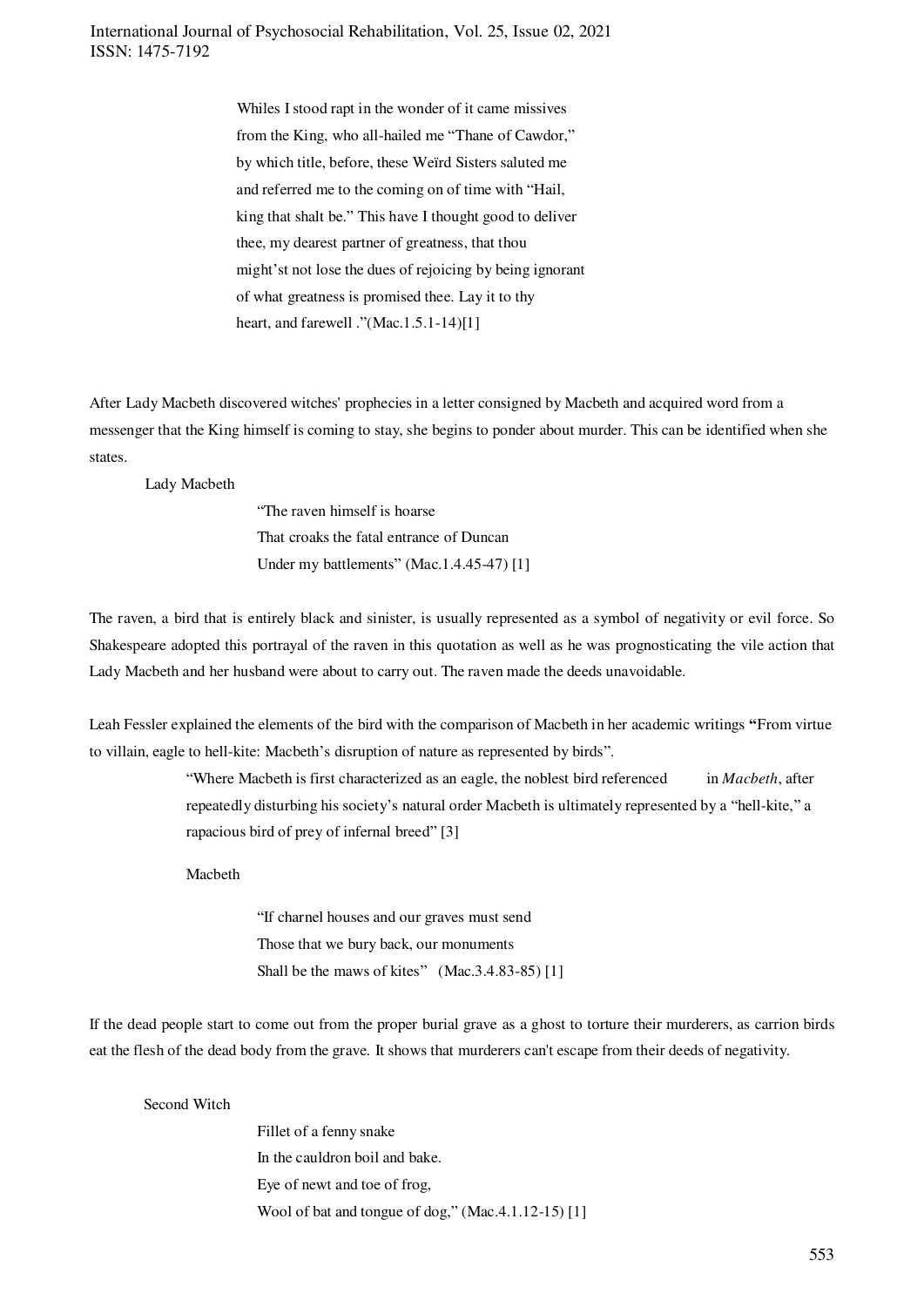Shakespeare is trying to illustrate the power of evil influence by projecting the supernatural ideas which have been followed by the people through the indication of witches. (Wings of a young owl)

> Son: As birds do, mother. L.Macduff: What, with worms and flies? Son: With what I get, I mean; and so do they. L.Macduff: Poor bird, thou 'dst never fear the net nor lime, The pitfall nor the gin. (Mac.4.2.37-41) [1]

Macbeth entrapped the whole family of Macduff, here Lady Macduff compares her son to a poor bird (Pigeon) normally poor bird doesn't attack other birds and is never scared of the danger of the net.

#### **Blood**

Blood was the two faces of the same coin in *Macbeth*, which had been portrayed as guilty and greedy. The three witches introducing themselves by killing a pig, here, pig blood is a symbol of evil power, which is the indication of negativity (darkness) this was affected by the main characters. When Macbeth murdered the saintly king Duncan, once his hand blot with the blood he was guilty and paranoid. This incident leads the charters to scare the blood as a symbol throughout the play. According to A C Bradley in his Shakespearean Tragedy: Lectures on Hamlet, Othello, King Lear, and Macbeth (336)

"Lady Macbeth, gazing at hers, and stretching it away from her face to escape the smell of blood that all the perfumes of Arabia will not subdue! The most horrible lines in the whole tragedy are those of her shuddering cry, 'Yet who would have thought the old man to have had so much blood in him?' And it is not only at such moments that these images occur". (pp. 336) [4]

#### Macbeth

"What hands are here! Ha, they pluck out mine eyes. Will all great Neptune's ocean wash this blood Clean from my hand? No, this my hand will rather The multitudinous seas incarnadine, Making the green one red". (Mac. 2.2.77-81) [1]

This was the beginning stage when he started feeling guilty as terrific action. Also, blood had been symbolized as Macbeth's deep-seated remorse after the assassination.

#### Lennox

"Those of his chamber, as it seemed, had done 't. Their hands and faces were all badged with blood. So were their daggers, which unwiped we found Upon their pillows."(Mac.2.3.19-21) [1]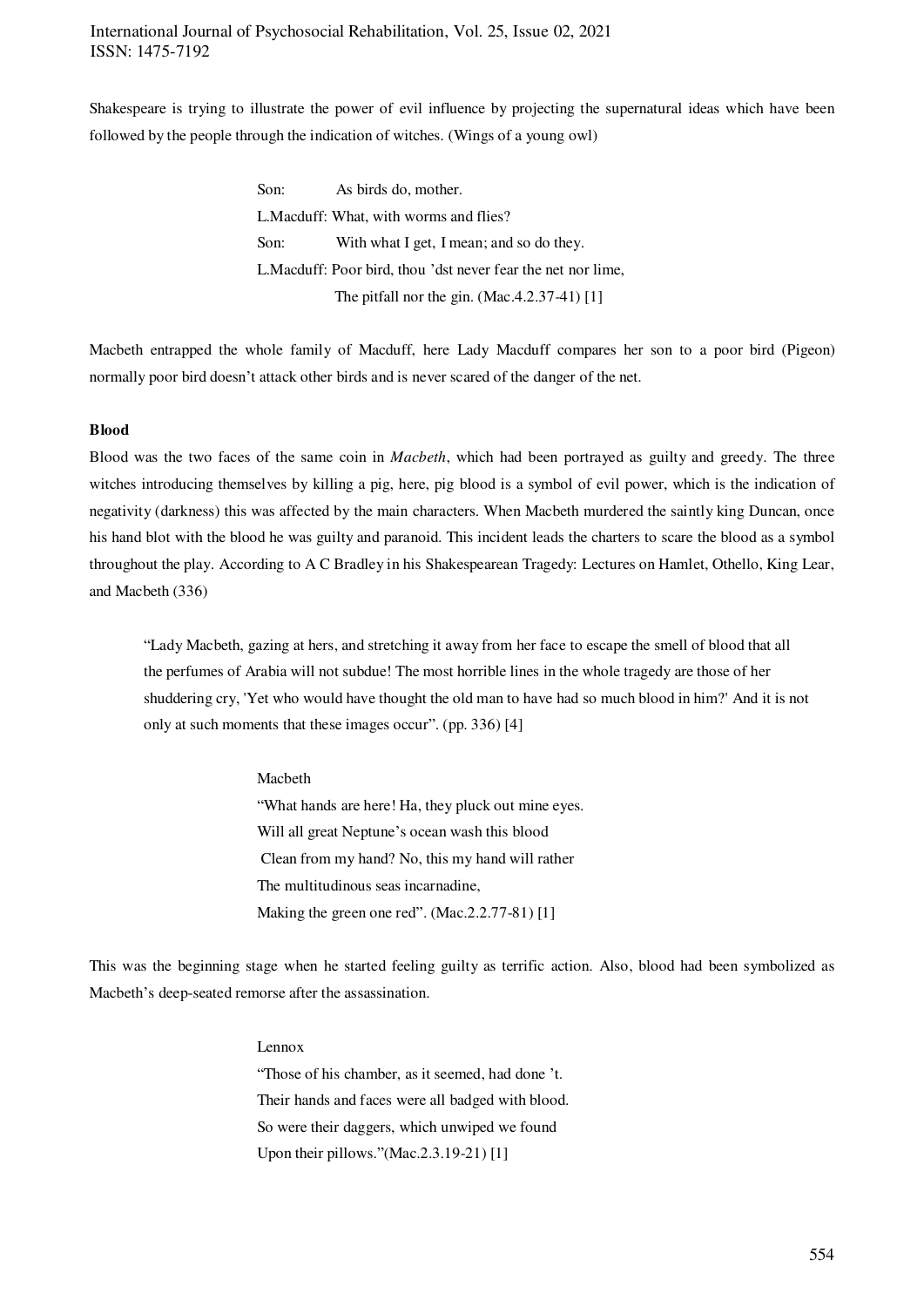Through the character of Lennox, Shakespeare had sowed the seeds of suspicion in the minds of the character of this play.

# Macbeth

Thou canst not say I did it. Never shake Thy gory locks at me". (Mac.3.4.61-62) [1]

Here blood is a weapon for the suspicion of the people around Macbeth and these lines are reflecting the traumatic condition of insecurity after the assassination of *Macbeth*.

> Macduff "Bleed, bleed, poor country! Great tyranny, lay thou thy basis sure, For goodness dare not check thee. Wear thou thy wrongs;(Mac.4.3.39-42) [1]

Through blood and the dialogue of Macduff, Shakespeare tries to portray the victory of deceiving and the fruits of the crime and how good people were not able to oppose the fake of king Macbeth

> Lady Macbeth "Come, you spirits That tend on mortal thoughts, unsex me here, And fill me from the crown to the toe top-full Of direst cruelty. Make thick my blood".(Mac.1.5.47-50) [1]

Through this strong negative character, by using the symbol of blood, Shakespeare was indicating her intended transformation from human to inhuman by getting the thickness of the blood.

#### **Sleep**

Through the various characters, Shakespeare cleverly portrayed the sequence by using sleep as a major tool for this tragedy like how Lady Macbeth's character had been introduced through the most influential dialogues which was an apocalypse in nature and which was an indication of the death of the Duncan.

#### Macbeth

Thus to mine eyes. Now o'er the one-half world Nature seems dead and wicked dreams abuse The curtained sleep. Witchcraft celebrates Pale Hecate's off'rings, and withered murder, (Mac.2.1.61-64) [1]

From the above lines, Shakespeare is describing that force will act spontaneously when the world moves for sleep. Through the geographical pre-notion.

> Lady Macbeth That which hath made them drunk hath made me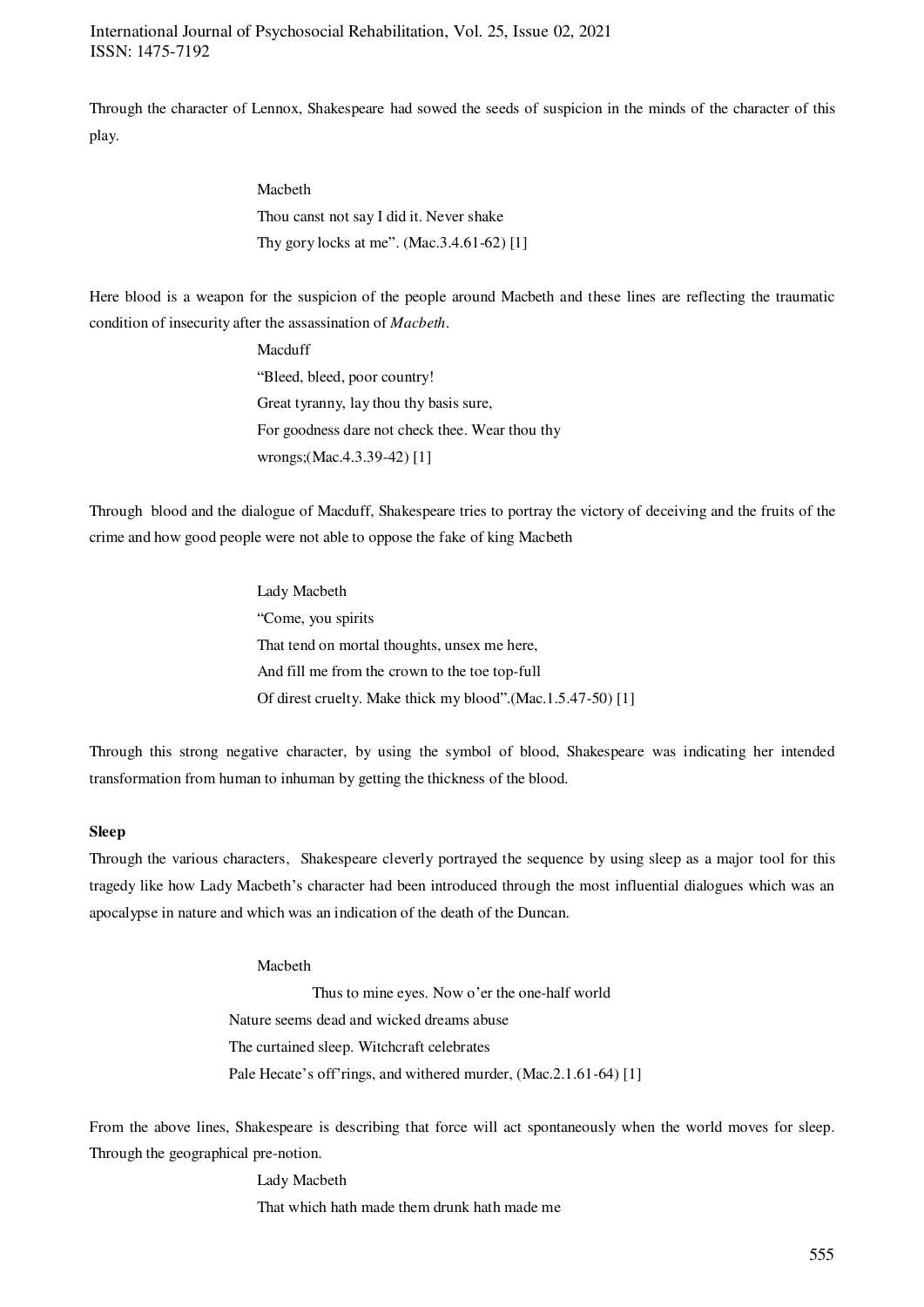> bold. What hath quenched them hath given me fire. Hark!—Peace. It was the owl that shrieked, the fatal bellman, Which gives the stern' st good-night. He is about it. The doors are open, and the surfeited grooms Do mock their charge with snores. I have drugged their possets, That death and nature do contend about them Whether they live or die. (Mac.2.2.1-11) [1]

These lines are reflecting the power of stimulating something which can move beyond the human expectations of the surrounding for the assassination through the lens of the pre-plan. For instance how Lady Macbeth made them dump between death and sleep.

> Macbeth There's one did laugh in 's sleep, and one cried "Murder!" That they did wake each other. I stood and heard them. But they did say their prayers and addressed them Again to sleep. (Mac.2.2.30-35) [1]

This conversation was a glimpse of the disturbed mindset of Macbeth as well as lady Macbeth within themselves. For a hint, here both of them are destroying their sleep by letting others sleep for their wickedness.

> Macbeth Still it cried "Sleep no more!" to all the house. "Glamis hath murdered sleep, and therefore Cawdor Shall sleep no more. Macbeth shall sleep no more." (Mac.2.3.54-57) [1]

This is the most influential dialogue through the concrete symbol of sleep; because, how Macbeth had been affected by the same weapon of sleep after destroying the king's sleep completely. Here Shakespeare indicates that how he started feeling guilty. (Psychological disturbance which was deep-seated within him)

#### Macduff

"Was it so late, friend, ere you went to bed

That you do lie so late?" (Mac.2.3.22-23) [1]

Shakespeare had awakened the particular characters to symbolize the sleep as an optional for the martyrs. Here how Macduff had awakened for getting the hint of evil force but enquiring the porters.

Exeunt Macbeth and Lennox

"Awake, awake!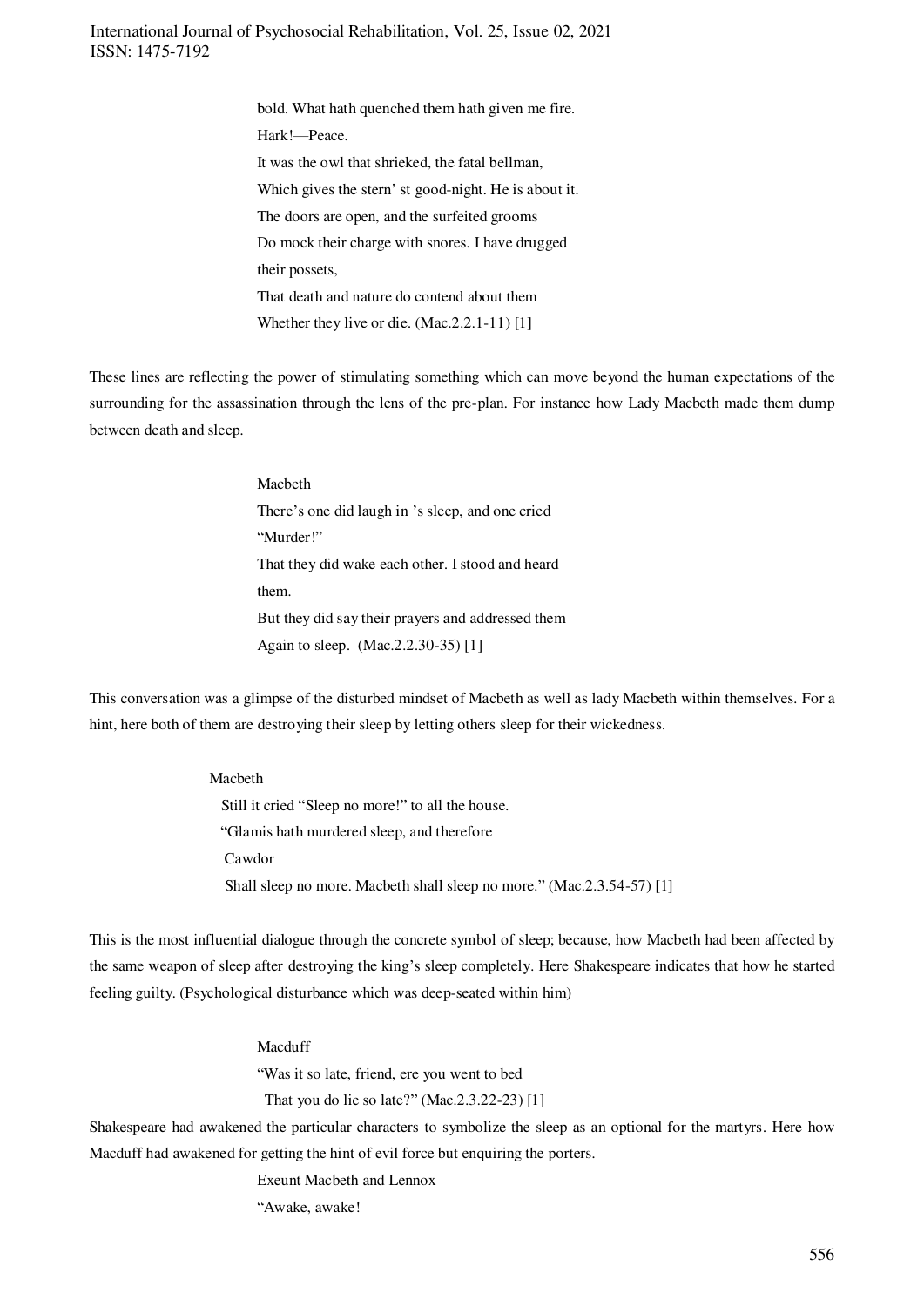> Ring the alarum bell.—Murder and treason! Banquo and Donalbain, Malcolm, awake! Shake off this downy sleep, death's counterfeit, And look on death itself. Up, up, and see The great doom's image. Malcolm, Banquo, As from your graves rise up and walk like sprites To countenance this horror.—Ring the bell". (Mac.2.3.124) Macbeth Better be with the dead, Whom we, to gain our peace, have sent to peace, Than on the torture of the mind to lie In restless ecstasy. Duncan is in his grave. After life's fitful fever he sleeps well. Treason has done his worst; nor steel nor poison, Malice domestic, foreign levy, nothing Can touch him further. (Mac.3.2.22-29) [1]

Here we can understand the ultimate realization of a strong man after his sin. Macbeth realized that how he had lost his peaceful sleep by spoiling Duncan's sleep permanently and had sent him to the permanent deep sleep in the grave.

> Doctor I have two nights watched with you but can perceive no truth in your report. When was it she last walked? (Mac.5.1.1-3) [1]

With these two lines, Shakespeare realizes that no medicine can cure the malfeasance of a human if they have done it for the other human. Also, wickedness cannot go across morality.

Malcolm

"Cousins, I hope the days are near at hand That chambers will be safe." (Mac.5.4.1-2) [1]

Shakespeare, with all these evil forces, had illustrated the positive vibe which has hope for the best with the hidden victory of getting the peaceful sleep of the citizen.

> Lady Macbeth "Here's the smell of the blood still. All the perfumes of Arabia will not sweeten this little hand. O, O, O!" (Mac.5.1.53-55) [1]

Through the sleepwalking scene of Lady Macbeth Shakespeare has used sleep as a strong weapon for this tragedy. Also, nobody can escape from their deeds as well as their deep sleep. Here this lady, the one who has been portrayed as a fourth witch by the power of her wickedness and how she had dumped herself in the lifetime half death.